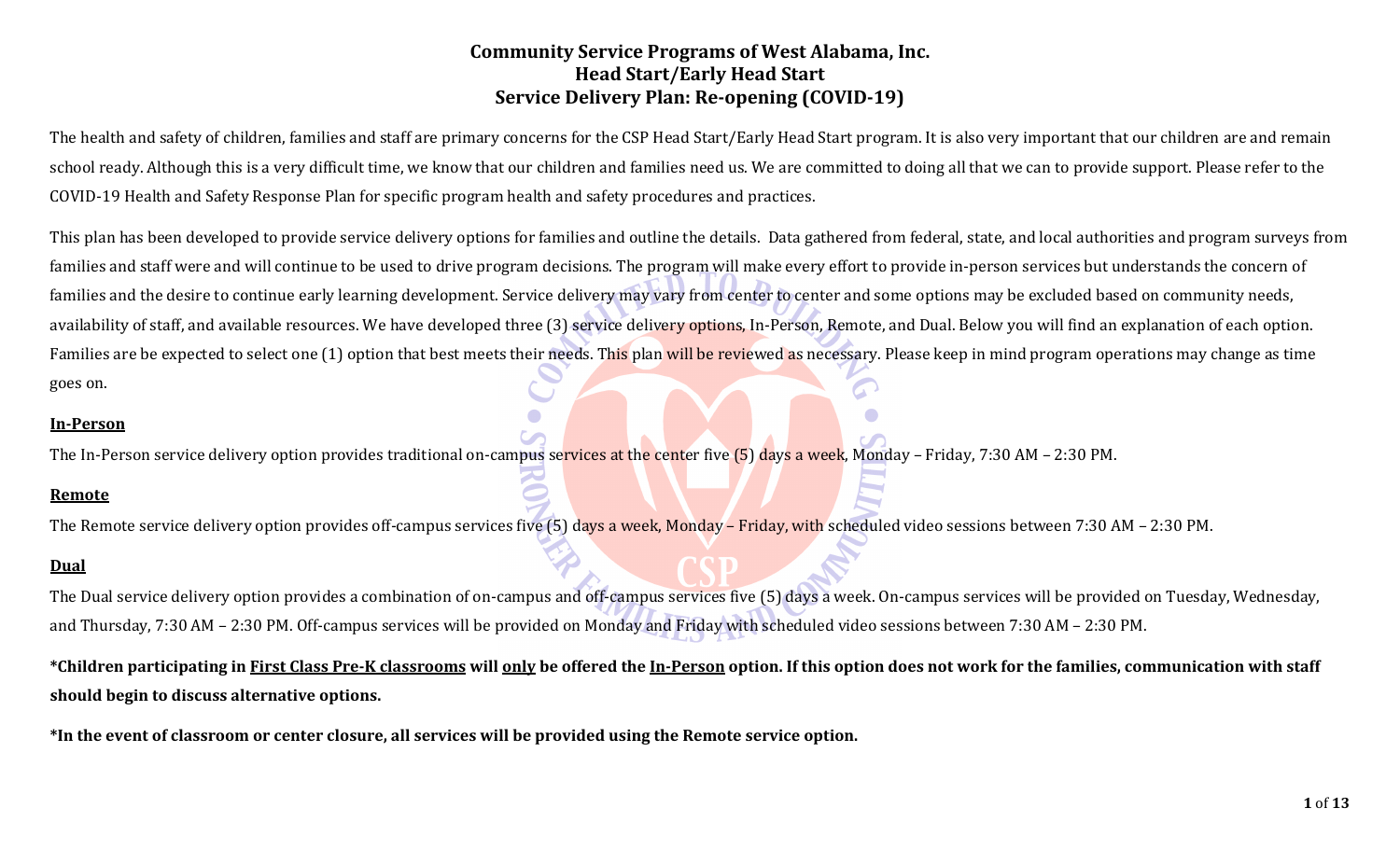|                                | <b>In-Person</b>                                    | <b>Remote</b>                                               | <b>Dual</b>                                                 |
|--------------------------------|-----------------------------------------------------|-------------------------------------------------------------|-------------------------------------------------------------|
|                                | Staff will utilize the electronic devices and tools | Staff will utilize electronic devices and tools assigned by | Staff will utilize electronic devices and tools provided    |
|                                | provided by the program. All centers have internet  | the program. Use of personal electronic devices will be     | and assigned by the program. Use of personal electronic     |
|                                | access.                                             | permitted in the event of remote work conditions. If a      | devices will be permitted in the event of remote work       |
|                                |                                                     | staff member doesn't have a personal electronic device      | conditions. If a staff member has not been assigned a       |
|                                |                                                     | for completion of job duties, the program will loan         | device or doesn't have a personal electronic device for     |
| <b>Technology for Staff</b>    |                                                     | equipment. All devices must have video capabilities.        | completion of job duties, the program will loan             |
|                                |                                                     | Issues concerning internet access will be addressed on      | equipment. All devices must have video capabilities.        |
|                                |                                                     | an individual basis.                                        | Issues concerning internet access will be addressed on      |
|                                |                                                     |                                                             | an individual basis.                                        |
|                                | The program will continue to provide children with  | The program will make a reasonable effort to ensure all     | The program will make a reasonable effort to ensure all     |
|                                | access to technology in the classroom setting.      | children have access to a device and internet. If access is | children have access to a device and internet. If access is |
|                                |                                                     | not possible, the program will provide printed material     | not possible, the program will provide printed material     |
|                                |                                                     | and conduct voice calls.                                    | and conduct voice calls.                                    |
|                                |                                                     |                                                             |                                                             |
| <b>Technology for Children</b> |                                                     | THAMILIES AND CONNE                                         |                                                             |
|                                |                                                     |                                                             |                                                             |
|                                |                                                     |                                                             |                                                             |
|                                |                                                     |                                                             |                                                             |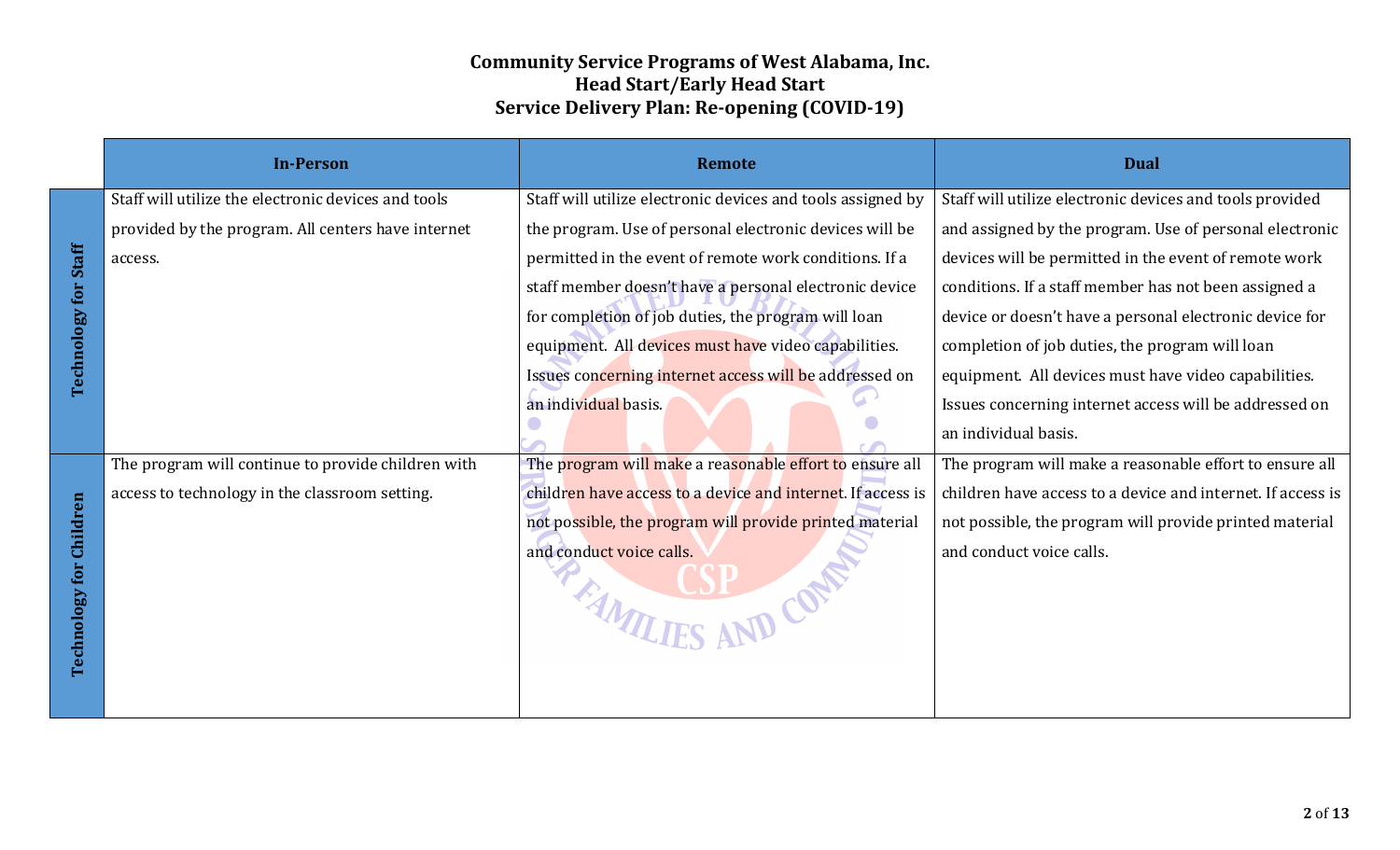**Meetings, Training, and Communication**  Meetings, Training, and Communication

The program will continue to provide meetings, trainings, and communication in varying methods that best meet the needs of parents and staff. Methods include the following:

- In-Person
- Telephone Calls
- Video Conferencing
- Emails
- Text Messages
- Surveys
- Printed Documents

Platforms include the following:

- Google Voice
- Microsoft TEAMS
- Outlook and Child Plus
- Google Voice and Children
- Microsoft Forms

Events include the following:

- Professional Development
- Coaching for Teachers and Substitutes
- Mental Wellness Activities
- Staff Meetings

The program will continue provide meetings, trainings, and communication in varying methods that best meet the needs of parents and staff. Methods include the following:

- Telephone Calls
- Video Conferencing
- Emails
- Text Messages
- **Surveys**
- Printed Documents
- Platforms include the following:
	- Google Voice
	- Microsoft TEAMS
	- Outlook and Child Plus
	- Google Voice and Children
	- Microsoft Forms
- Events include the following:
	- Professional Development
	- Coaching for Teachers and Substitutes
	- Mental Wellness Activities
	- Staff Meetings
	- Staff and Parent Orientation

The program will continue to provide meetings, trainings, and communication in varying methods that best meet the needs of parents and staff. Methods include the following:

- In-Person
- Telephone Calls
- Video Conferencing
- Emails
- Text Messages
- Surveys

NATTLE

• Printed Documents

Platforms include the following:

- Google Voice
- Microsoft TEAMS
- Outlook and Child Plus
- Google Voice and Children
- Microsoft Forms

Events include the following:

- Professional Development
- Coaching for Teachers and Substitutes
- Mental Wellness Activities
- Staff Meetings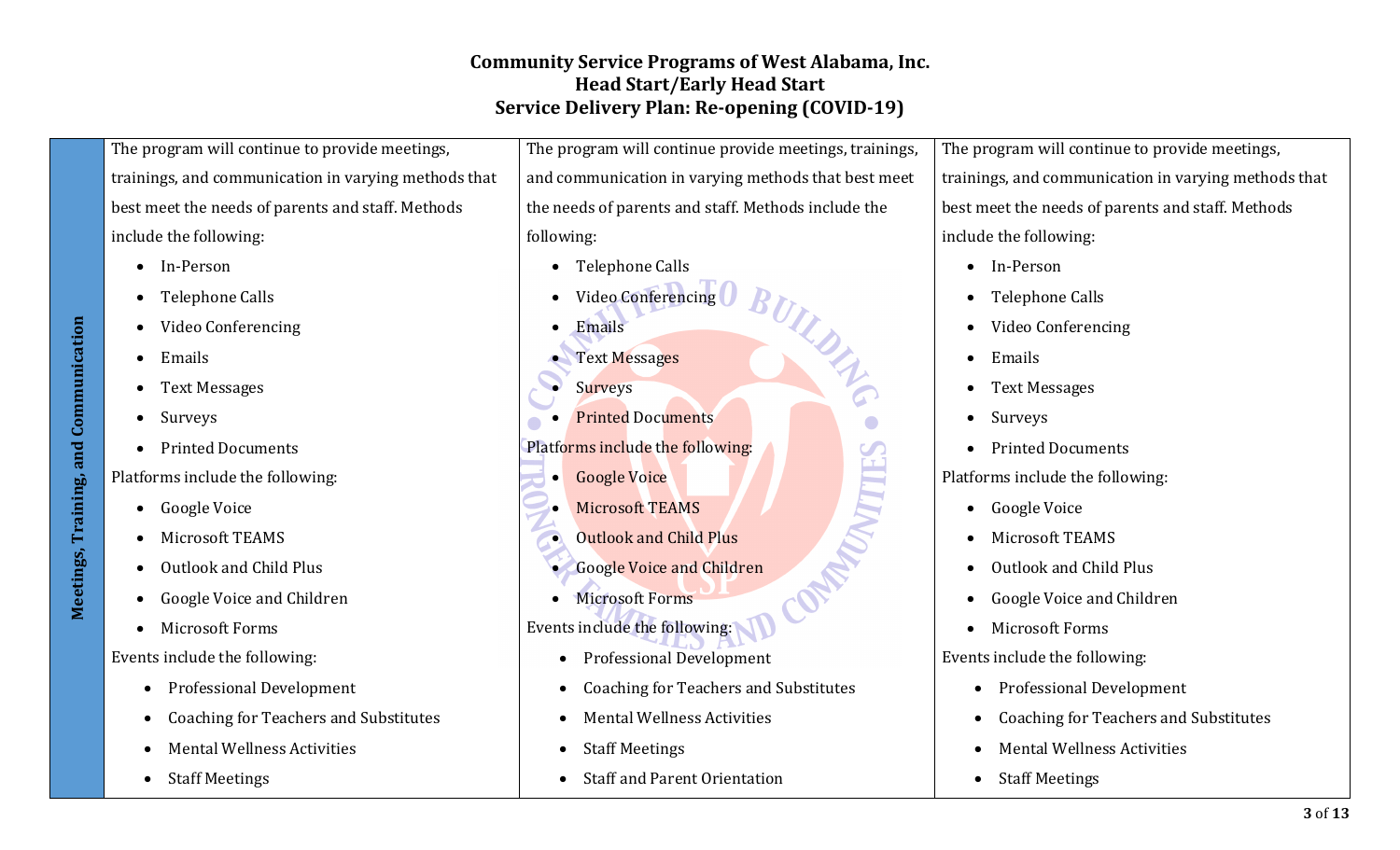| <b>In-Person</b>                                | Remote                             | <b>Dual</b>                                     |
|-------------------------------------------------|------------------------------------|-------------------------------------------------|
| <b>Staff and Parent Orientation</b>             | Open House                         | <b>Staff and Parent Orientation</b>             |
| $\bullet$                                       | $\bullet$                          | $\bullet$                                       |
| Open House                                      | Home Visits                        | Open House                                      |
| $\bullet$                                       | $\bullet$                          | $\bullet$                                       |
| Home Visits                                     | Parent-Teacher Conferences         | <b>Home Visits</b>                              |
| $\bullet$                                       | $\bullet$                          | $\bullet$                                       |
| Parent-Teacher Conferences                      | Screenings                         | Parent-Teacher Conferences                      |
| $\bullet$                                       | $\bullet$                          | $\bullet$                                       |
| Screenings                                      | <b>Parent Committee Meetings</b>   | Screenings                                      |
| $\bullet$                                       | $\bullet$                          | $\bullet$                                       |
| <b>Parent Committee Meetings</b>                | <b>Parent Trainings</b>            | <b>Parent Committee Meetings</b>                |
| $\bullet$                                       | $\bullet$                          | $\bullet$                                       |
| <b>Parent Trainings</b><br>$\bullet$            | <b>Policy Council Meetings</b>     | <b>Parent Trainings</b><br>$\bullet$            |
| <b>Policy Council Meetings</b>                  | <b>Board of Directors Meetings</b> | <b>Policy Council Meetings</b>                  |
| $\bullet$                                       | $\bullet$                          | $\bullet$                                       |
| <b>Board of Directors Meetings</b><br>$\bullet$ | $\bullet$                          | <b>Board of Directors Meetings</b><br>$\bullet$ |
|                                                 | <b>MONOWAY</b><br><b>OPPER A</b>   |                                                 |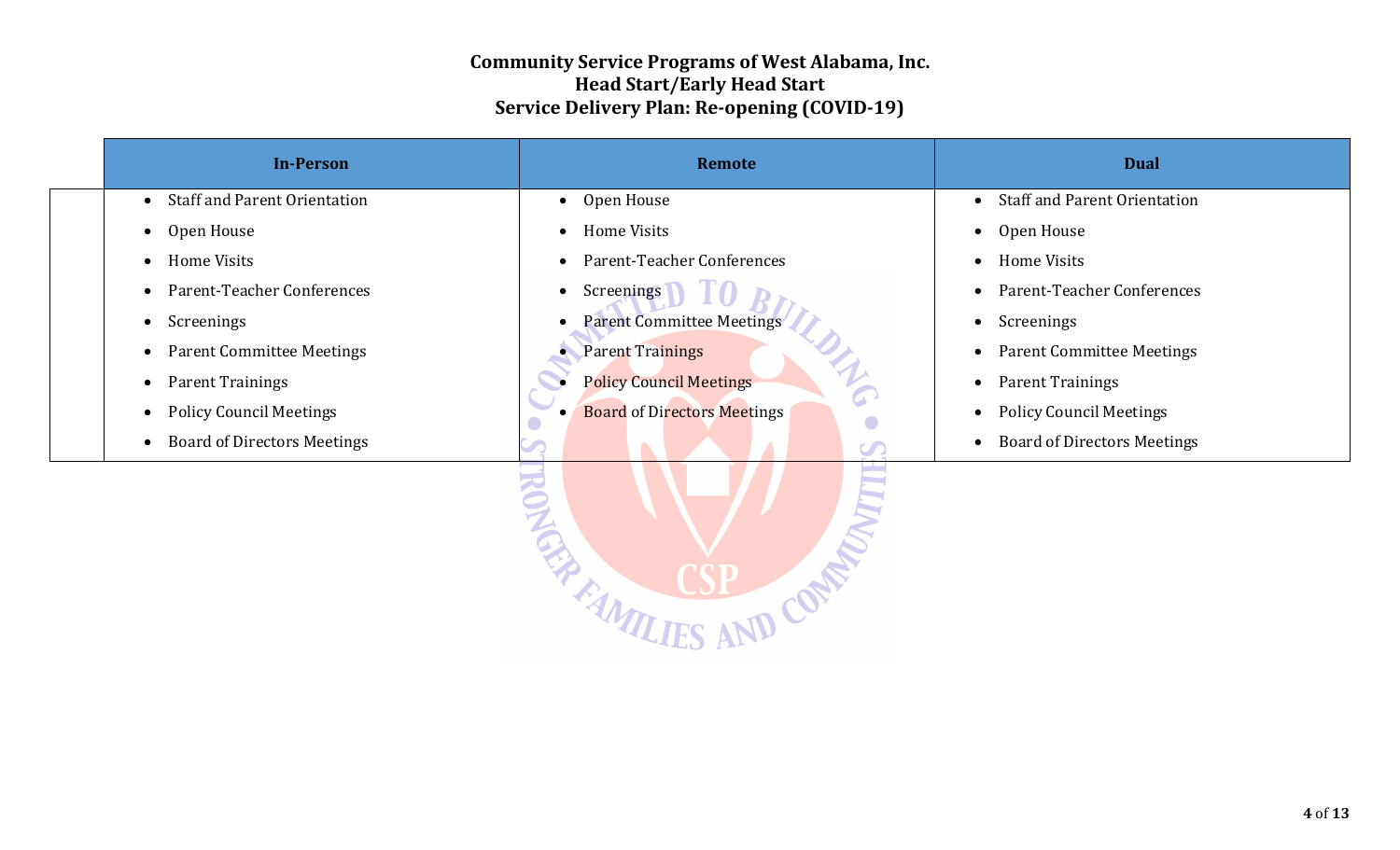|          | <b>In-Person</b>                                         | <b>Remote</b>                                            | <b>Dual</b>                                              |
|----------|----------------------------------------------------------|----------------------------------------------------------|----------------------------------------------------------|
|          | Due to the large number of school systems statewide      | The program will make accommodations, where              | Due to the large number of school systems statewide      |
|          | that have transitioned to full remote learning for the   | possible, while adhering to all federal, state and local | that have transitioned to full remote learning for the   |
|          | first nine (9) weeks of school, the program will survey  | requirements.                                            | first nine (9) weeks of school, the program will survey  |
|          | staff to determine their ability to work in-person,      |                                                          | staff to determine their ability to work in-person,      |
|          | remotely, or a combination of both. The program will     |                                                          | remotely, or a combination of both. The program will     |
|          | make accommodations, where possible, while adhering      |                                                          | make accommodations, where possible, while adhering      |
| Staffing | to all federal, state and local requirements. Classrooms |                                                          | to all federal, state and local requirements. Classrooms |
|          | will be staffed with the appropriate number of Teachers  |                                                          | will be staffed with the appropriate number of Teachers  |
|          | and/or Substitutes to remain in compliance.              |                                                          | and/or Substitutes to remain in compliance.              |
|          | It is vital that Center Managers, Assistant Center       |                                                          | It is vital that Center Managers, Assistant Center       |
|          | Managers, Family Services Advocates, Custodians, and     |                                                          | Managers, Family Services Advocates, Custodians, and     |
|          | Food Service Workers be available to work in-person.     |                                                          | Food Service Workers be available to work in-person.     |
|          |                                                          |                                                          |                                                          |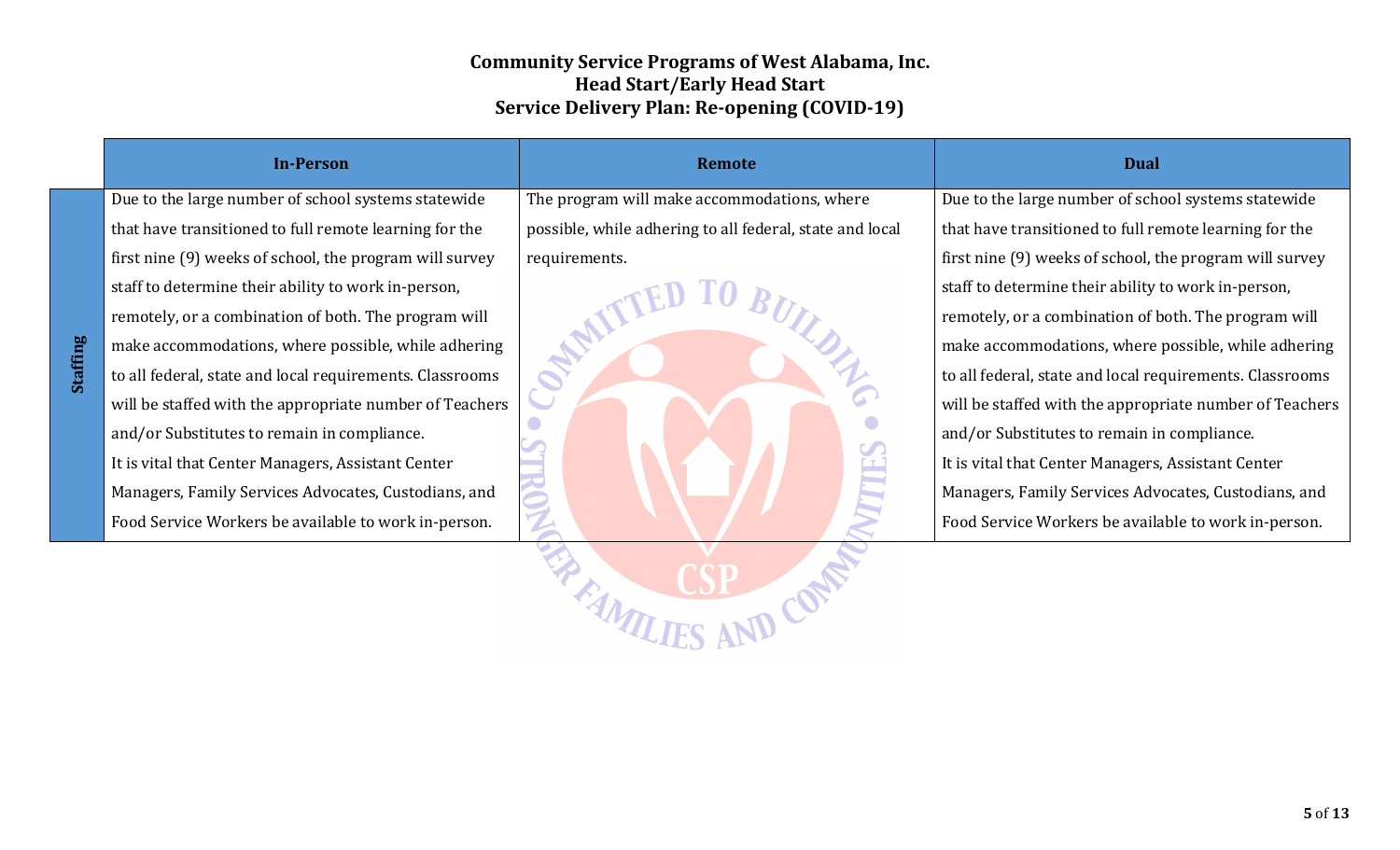| <b>In-Person</b>                                      | Remote                                                | <b>Dual</b>                                           |
|-------------------------------------------------------|-------------------------------------------------------|-------------------------------------------------------|
| All program staff will continue to be responsible for | All program staff will continue to be responsible for | All program staff will continue to be responsible for |
| essential job duties as outlined and described in the | essential job duties as outlined and described in the | essential job duties as outlined and described in the |
| appropriate job description and other duties as       | appropriate job description and other duties as       | appropriate job description and other duties as       |
| assigned by supervisor.                               | assigned by supervisor.                               | assigned by supervisor.                               |
|                                                       | C                                                     |                                                       |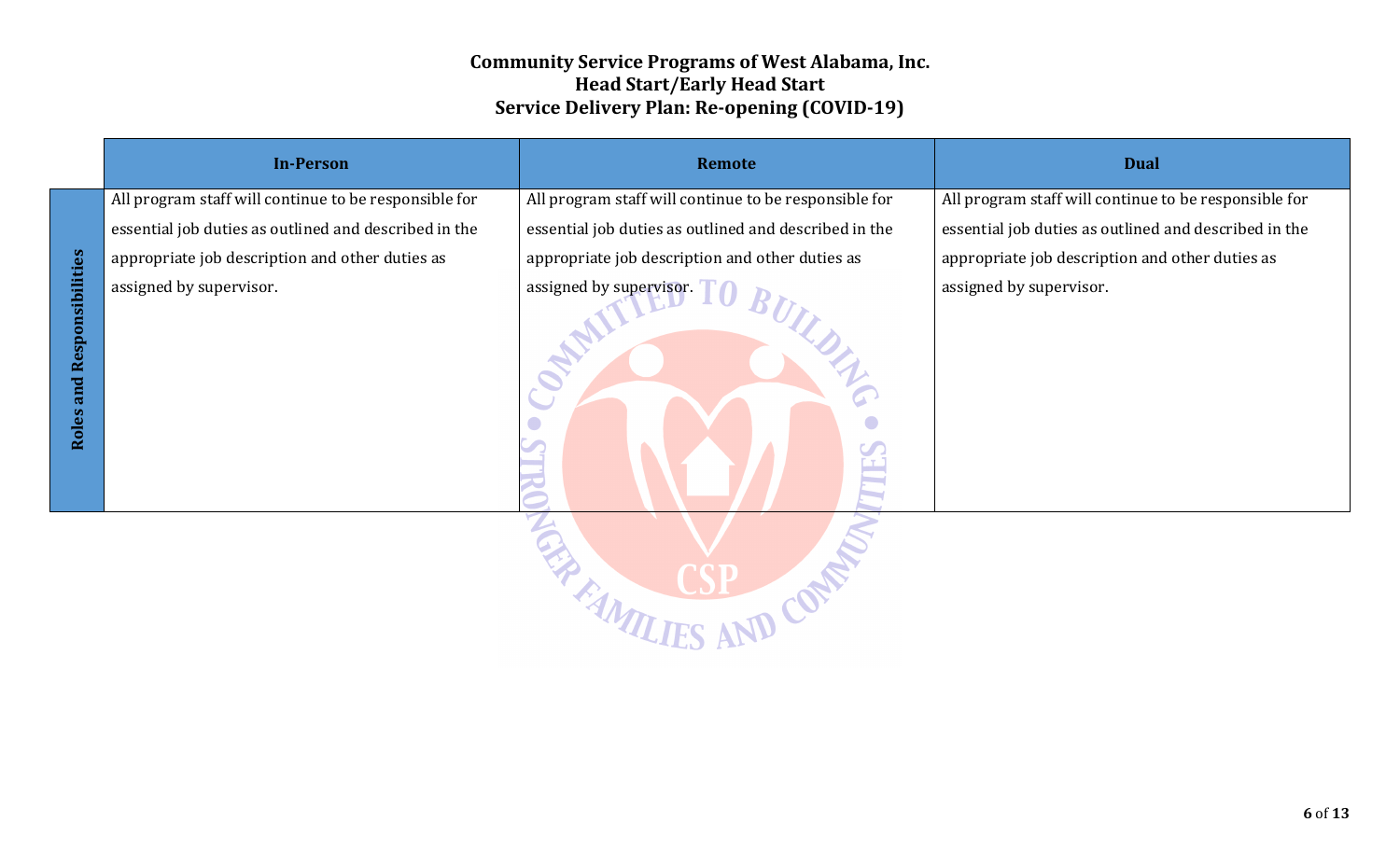| <b>In-Person</b>                                      | <b>Remote</b>                                            | <b>Dual</b>                                              |
|-------------------------------------------------------|----------------------------------------------------------|----------------------------------------------------------|
| The program will continue to recruit and accept       | The program will continue to recruit and accept          | The program will continue to recruit and accept          |
| applications according to recruitment and application | applications according to recruitment and application    | applications according to recruitment and application    |
| procedures. The standard number of children enrolled  | procedures. Reasonable effort will be made to obtain     | procedures. The standard number of children enrolled     |
| in Head Start and Early Head Start classrooms will be | and maintain full enrollment. Children participating in  | in Head Start and Early Head Start classrooms will be    |
| reduced to comply with physical distancing            | First Class Pre-K classrooms will only be offered the    | reduced to comply with physical distancing               |
| recommendations and increase teacher-child            | In-Person option.                                        | recommendations and increase teacher-child               |
| interactions.                                         |                                                          | interactions.                                            |
| Head Start: 9 children per classroom                  |                                                          | Head Start: 9 children per classroom                     |
| Early Head Start: 4 children per classroom            |                                                          | Early Head Start: 4 children per classroom               |
| Pre-K: 18 children per classroom                      |                                                          | <b>Children participating in First Class Pre-K</b>       |
|                                                       |                                                          | classrooms will only be offered the In-Person            |
|                                                       |                                                          | option.                                                  |
| The program expects families to adhere to the         | The program expects families to adhere to the            | The program expects families to adhere to the            |
| attendance policy and procedure which states that     | attendance policy and procedure which states that        | attendance policy and procedure which states that        |
| children will attend class regularly and the average  | children will attend class regularly and the average     | children will attend class regularly and the average     |
| attendance percentage should not drop below 85%. If a | attendance percentage should not drop below 85%.         | attendance percentage should not drop below 85%.         |
| child or adult providing assistance is sick, please   | Attendance will be documented during remote sessions.    | Attendance will be documented during remote sessions.    |
| communicate with staff.                               | If a child or adult providing assistance is sick, please | If a child or adult providing assistance is sick, please |
|                                                       | communicate with staff.                                  | communicate with staff.                                  |

**Recruitment and Enrollment**

Recruitment and Enrollment

**Attendance**

Attendance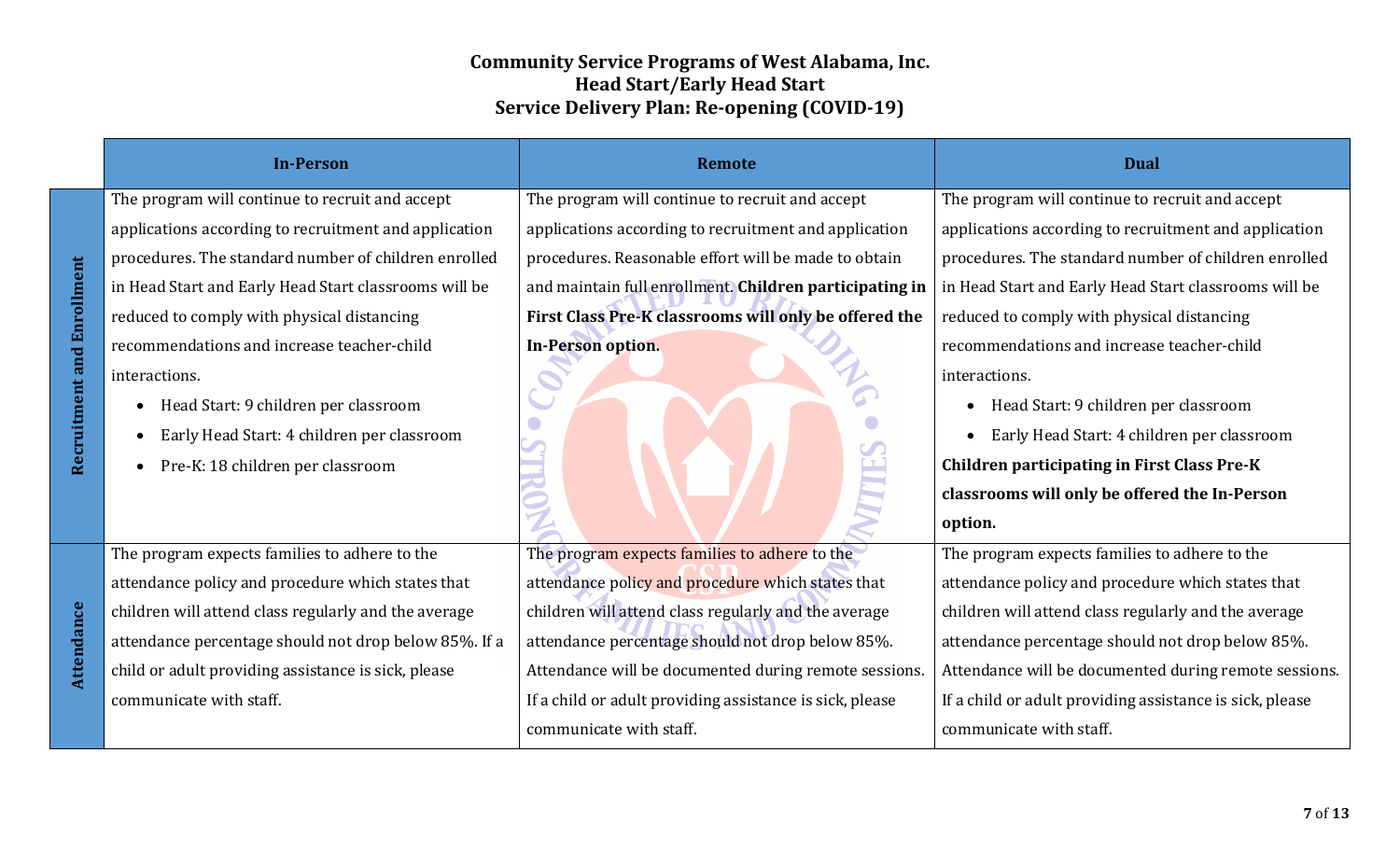|                     | <b>In-Person</b>                                      | <b>Remote</b>                                          | <b>Dual</b>                                           |
|---------------------|-------------------------------------------------------|--------------------------------------------------------|-------------------------------------------------------|
|                     | The program will maintain the requirement of two (2)  | The program will require an adult, 18 years of age or  | The program will maintain the requirement of two (2)  |
|                     | staff members in the classroom at all times. The only | older, to be available to monitor and assist children  | staff members in the classroom at all times. The only |
| Ratio               | exception is a brief period, not to exceed five (5)   | when participating in remote learning activities.      | exception is a brief period, not to exceed five (5)   |
|                     | minutes.                                              |                                                        | minutes.                                              |
|                     | The program will revise classroom schedules to        | The program will create a daily schedule that includes | The program will revise classroom schedules to        |
|                     | accommodate increased outdoor play, cleaning, and     | morning and afternoon video conference sessions that   | accommodate increased outdoor play, cleaning, and     |
|                     | implementation of additional health and safety        | will allow regular teacher-child interactions.         | implementation of additional health and safety        |
| Classroom Schedules | practices.                                            |                                                        | practices.                                            |
|                     |                                                       | MAI ITC AM COME                                        |                                                       |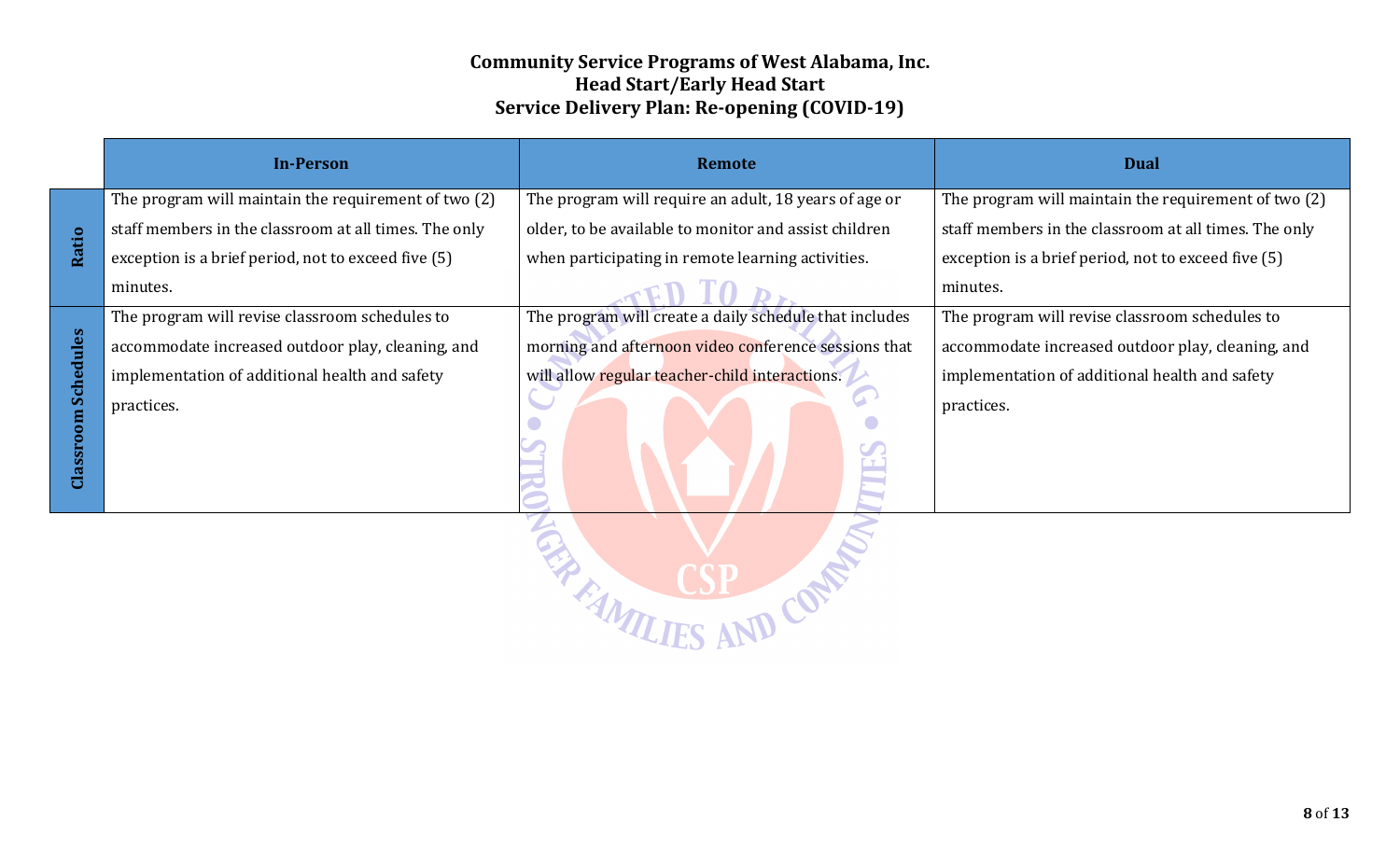| <b>In-Person</b>                                                                                                                                                                                                              | <b>Remote</b>                                                                                                                                                                                                        | <b>Dual</b>                                                                                                                                                                                                                      |
|-------------------------------------------------------------------------------------------------------------------------------------------------------------------------------------------------------------------------------|----------------------------------------------------------------------------------------------------------------------------------------------------------------------------------------------------------------------|----------------------------------------------------------------------------------------------------------------------------------------------------------------------------------------------------------------------------------|
| The program will use various instruments to implement                                                                                                                                                                         | The program will use various instruments to implement                                                                                                                                                                | The program will use various instruments to implement                                                                                                                                                                            |
| instruction, gather data, complete assessments and                                                                                                                                                                            | instruction, gather data, complete assessments and                                                                                                                                                                   | instruction, gather data, complete assessments and                                                                                                                                                                               |
| engage families. Listed below are the instruments that                                                                                                                                                                        | engage families. Listed below are the instruments that                                                                                                                                                               | engage families. Listed below are the instruments that                                                                                                                                                                           |
| will be used.                                                                                                                                                                                                                 | will be used.                                                                                                                                                                                                        | will be used.                                                                                                                                                                                                                    |
| Creative Curriculum - Daily Instruction<br>$\bullet$<br>Teaching Strategies Gold - Assessment<br>Ready Rosie - Family Engagement<br>Hatch - Data<br>Child Plus - Communication<br>Other instruments deemed appropriate during | Creative Curriculum Cloud - Daily Instruction<br>and Engagement<br>Teaching Strategies Gold - Assessment<br><b>Ready Rosie - Family Engagement</b><br>Hatch - Data<br>$\bullet$<br><b>Child Plus - Communication</b> | Creative Curriculum Cloud - Daily Instruction<br>and Engagement<br>Teaching Strategies Gold - Assessment<br>$\bullet$<br>Ready Rosie - Family Engagement<br>$\bullet$<br>Hatch - Data<br>$\bullet$<br>Child Plus - Communication |
| the school year                                                                                                                                                                                                               | Microsoft TEAMS - Engagement<br>Other instruments deemed appropriate during<br>$\bullet$<br>the school year                                                                                                          | Microsoft TEAMS - Engagement<br>٠<br>Other instruments deemed appropriate during<br>the school year                                                                                                                              |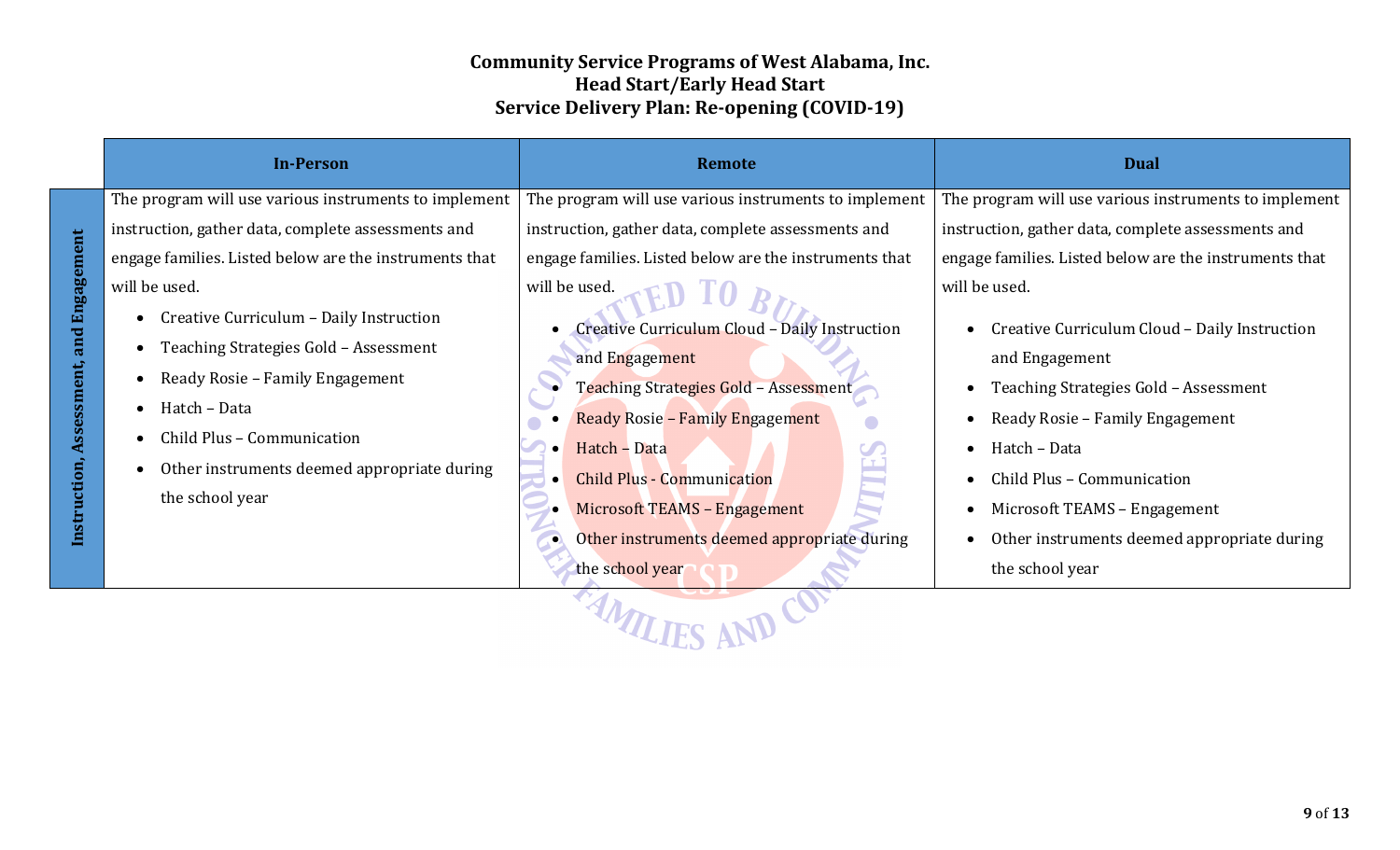|                                       | <b>In-Person</b>                                     | Remote                                              | <b>Dual</b>                                          |
|---------------------------------------|------------------------------------------------------|-----------------------------------------------------|------------------------------------------------------|
|                                       | The program will utilize and/or purchase resources,  | The program will utilize and/or purchase resources, | The program will utilize and/or purchase resources,  |
|                                       | materials, and supplies to support the learning and  | materials, and supplies to support the learning and | materials, and supplies to support the learning and  |
|                                       | development of children.                             | development of children.                            | development of children.                             |
| and Supplies<br>Resources, Materials, |                                                      |                                                     |                                                      |
|                                       | Transportation is ONLY offered for Head Start age    | N/A                                                 | Transportation is ONLY offered for Head Start age    |
|                                       | children at these centers:                           |                                                     | children at these centers:                           |
|                                       | Lamar<br>$\bullet$                                   |                                                     | Lamar                                                |
|                                       | Moundville                                           |                                                     | Moundville                                           |
| Transportation                        | Sawyerville                                          |                                                     | Sawyerville<br>$\bullet$                             |
|                                       | Availability of transportation may vary depending on | EN TANTLIES AND CON                                 | Availability of transportation may vary depending on |
|                                       | the size of buses and duration of routes.            |                                                     | the size of buses and duration of routes.            |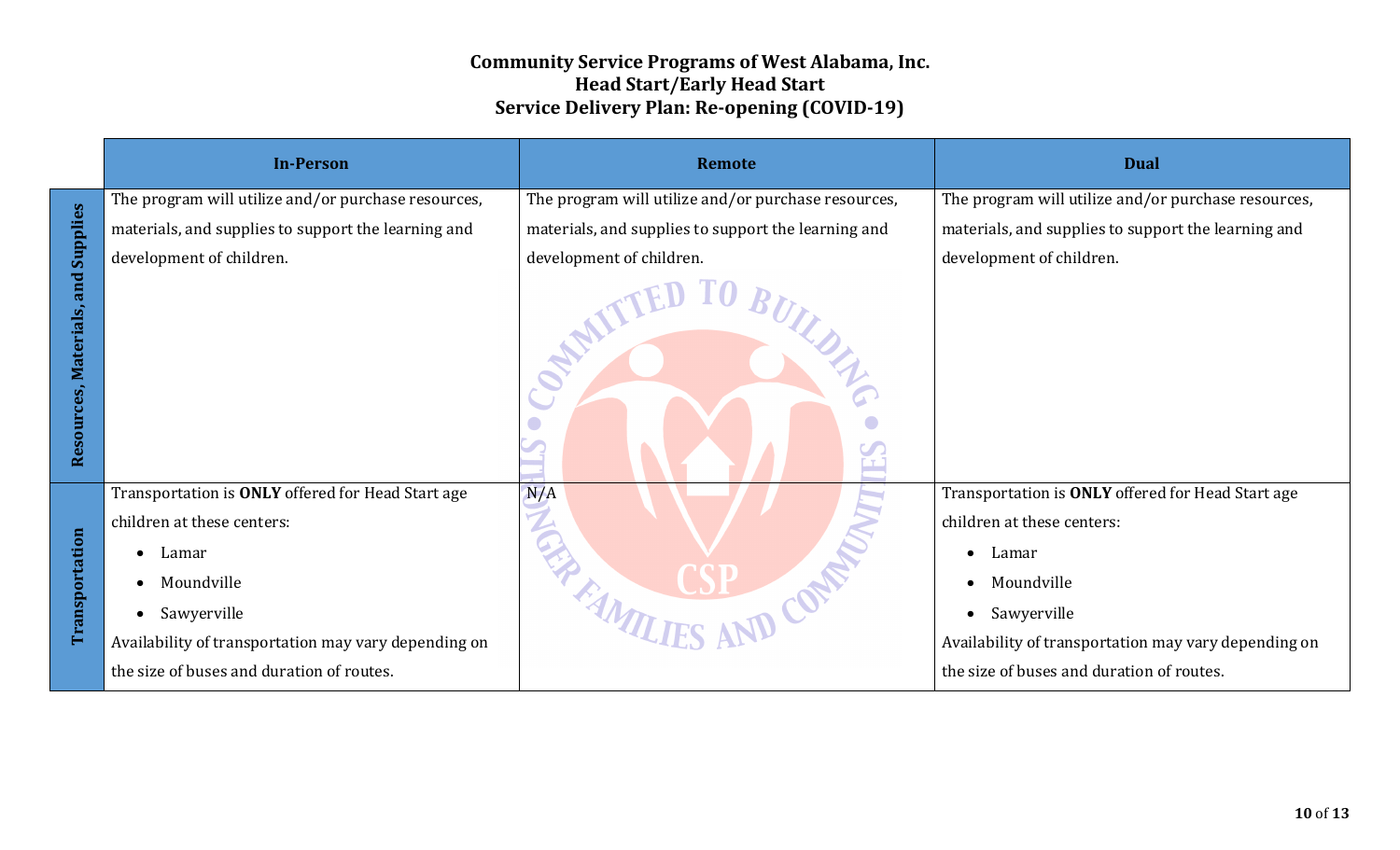|                                     | <b>In-Person</b>                                         | <b>Remote</b>                                                | <b>Dual</b>                                              |
|-------------------------------------|----------------------------------------------------------|--------------------------------------------------------------|----------------------------------------------------------|
|                                     | The program will continue to conduct screenings,         | The program will continue to conduct screenings,             | The program will continue to conduct screenings,         |
|                                     | accept referrals, and track the health status of all     | accept referrals, and track the health status of all         | accept referrals, and track the health status of all     |
|                                     | children enrolled to the extent possible.                | children enrolled to the extent possible.                    | children enrolled to the extent possible.                |
| <b>Screenings and Health Status</b> |                                                          |                                                              |                                                          |
|                                     | The program will continue to provide support, available  | The program will continue to provide support, available      | The program will continue to provide support, available  |
|                                     | resources, individualize, and engage with those children | resources, individualize, and engage with those children     | resources, individualize, and engage with those children |
| Children with Disabilities          | who have an IEP, IFSP, or have been referred.            | who have an IEP, IFSP, or have been referred.<br>MAILIFE  CO | who have an IEP, IFSP, or have been referred.            |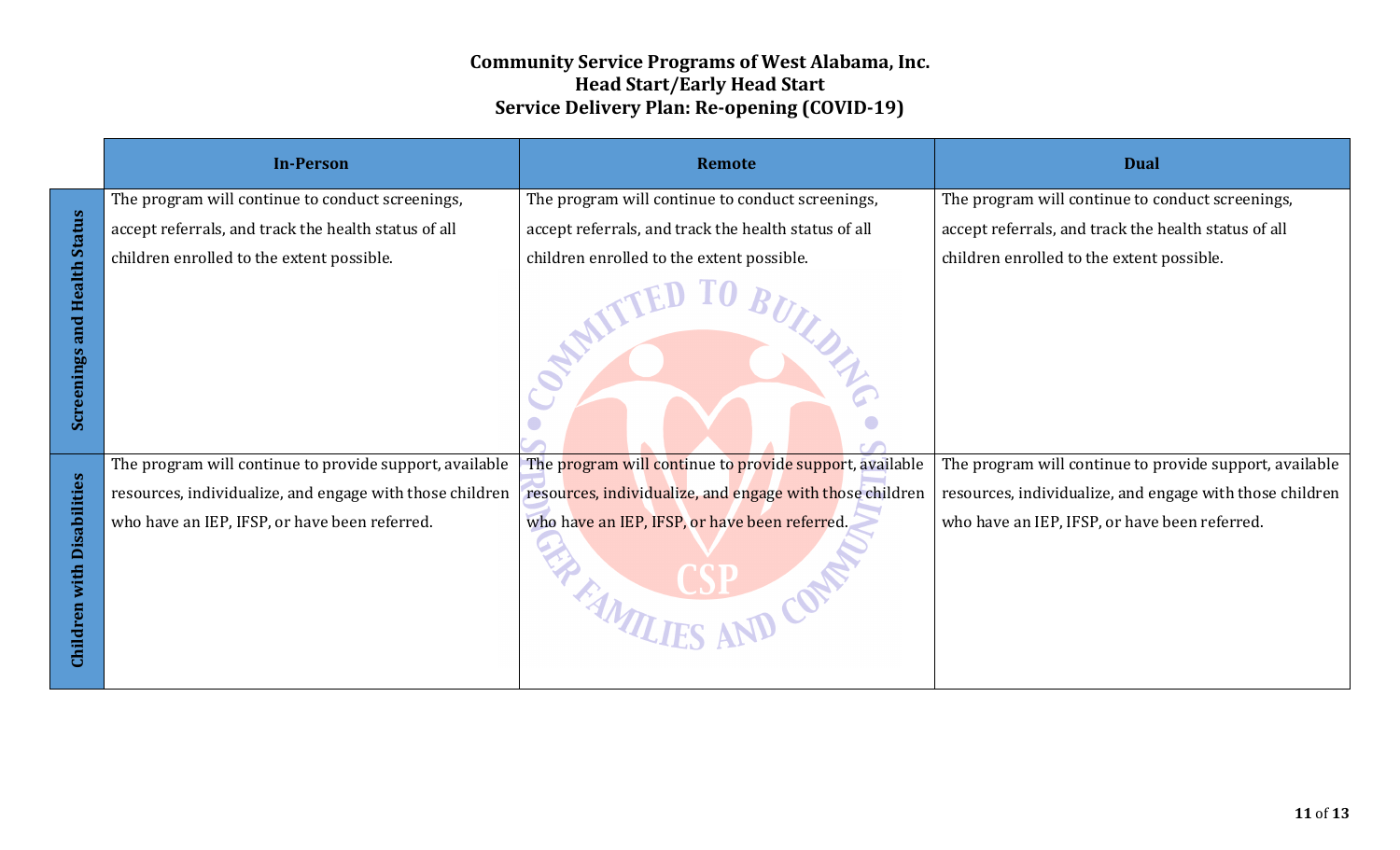|                      | <b>In-Person</b>                                         | <b>Remote</b>                                            | <b>Dual</b>                                              |  |
|----------------------|----------------------------------------------------------|----------------------------------------------------------|----------------------------------------------------------|--|
|                      | The program will continue to offer mental wellness       | The program will continue to offer mental wellness       | The program will continue to offer mental wellness       |  |
|                      | support and services to staff and families to the extent | support and services to staff and families to the extent | support and services to staff and families to the extent |  |
|                      | possible.                                                | possible.                                                | possible.                                                |  |
| <b>Mental Health</b> |                                                          |                                                          |                                                          |  |
|                      | Communication will be provided for all children and      | Communication will be provided for all children and      | Communication will be provided for all children and      |  |
| Learners             | families in their preferred language. The preferred      | families in their preferred language. The preferred      | families in their preferred language. The preferred      |  |
|                      | language can vary depending on method of delivery,       | language can vary depending on method of delivery,       | language can vary depending on method of delivery,       |  |
| Dual Language        | oral or written.                                         | oral or written.                                         | oral or written.                                         |  |
| $\frac{1}{\sqrt{2}}$ |                                                          |                                                          |                                                          |  |